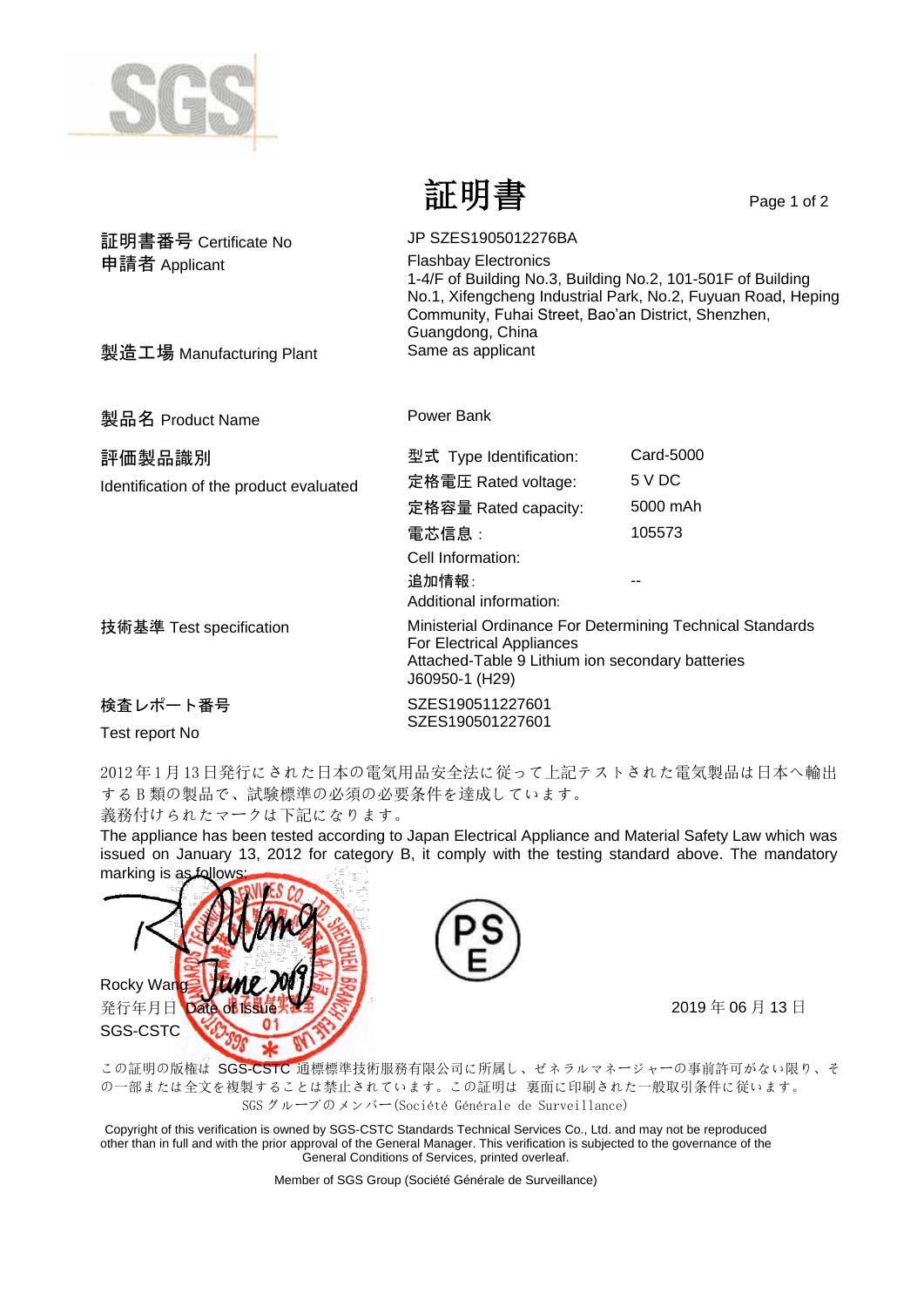

SGS-CSTC

証明書 Page 2 of 2

| 証明書番号 Certificate No             | JP SZES1905012276BA                                      |  |  |
|----------------------------------|----------------------------------------------------------|--|--|
| 型式の区別                            |                                                          |  |  |
| Type classification              |                                                          |  |  |
| 単電池の形状                           | □ 円筒形のもの cylindrical                                     |  |  |
| Figure of single cells           | 角形のもの prismatic                                          |  |  |
|                                  | □ その他のもの others                                          |  |  |
| 単電池の電解質の種類                       | ■液体状のもの liquid state                                     |  |  |
| Electrolyte type of single cells | 口その他のもの others                                           |  |  |
| 単電池の上限充電電圧                       | ■ 4.25V 以下のもの 4.25V below                                |  |  |
| Upper Limited charging voltage   | □ 4.25V を超えるもの 4.25V above                               |  |  |
| 組電池の質量                           | ■ 7kg 以下のもの<br>7kg below                                 |  |  |
| Weight of battery packs          | □ 7kg を超えるもの 7kg above                                   |  |  |
| 電池プロックの個数                        | ■ 1個のもの<br>single cell                                   |  |  |
| Number of cells                  | □ 2個以上のもの<br>two or more than                            |  |  |
| 過充電の保護機能                         | ■ 組電池で制御するもの A protective device In the                  |  |  |
| Mode of protective device        | battery pack                                             |  |  |
|                                  | □ 組電池搭載機器又は充電器で制御するもの A protective                       |  |  |
|                                  | device in the charger used with the battery packs.       |  |  |
| 用途                               | ■ 携帯機器用のもの portable devices                              |  |  |
| Usage                            | 卓上機器用のもの On-table devices<br>ப                           |  |  |
|                                  | □ その他のもの others                                          |  |  |
| 組電池の種類                           | はんだ付けその他の接合方法により、容易に取り外すこ<br>П                           |  |  |
| Type of battery pack             | とができない状態で機械器具に固定して用いられるものその                              |  |  |
|                                  | 他の特殊な構造のもの                                               |  |  |
|                                  | By soldering or bonding method, the special structure of |  |  |
|                                  | the other state that cannot be easily removed by fixed   |  |  |
|                                  | equipment                                                |  |  |
|                                  | その他のもの others                                            |  |  |
|                                  |                                                          |  |  |
| Rocky Wanos                      |                                                          |  |  |
| 発行年月日 Date of Issue              | 2019年06月13日                                              |  |  |

この証明の版権は SGS-CSTC 通標標準技術服務有限公司に所属し、ゼネラルマネージャーの事前許可がない限り、その 一部または全文を複製することは禁止されています。この証明は 裏面に印刷された一般取引条件に従います。 SGS グループのメンバー(Société Générale de Surveillance)

Copyright of this verification is owned by SGS-CSTC Standards Technical Services Co., Ltd. and may not be reproduced other than in full and with the prior approval of the General Manager. This verification is subjected to the governance of the General Conditions of Services, printed overleaf.

Member of SGS Group (Société Générale de Surveillance)